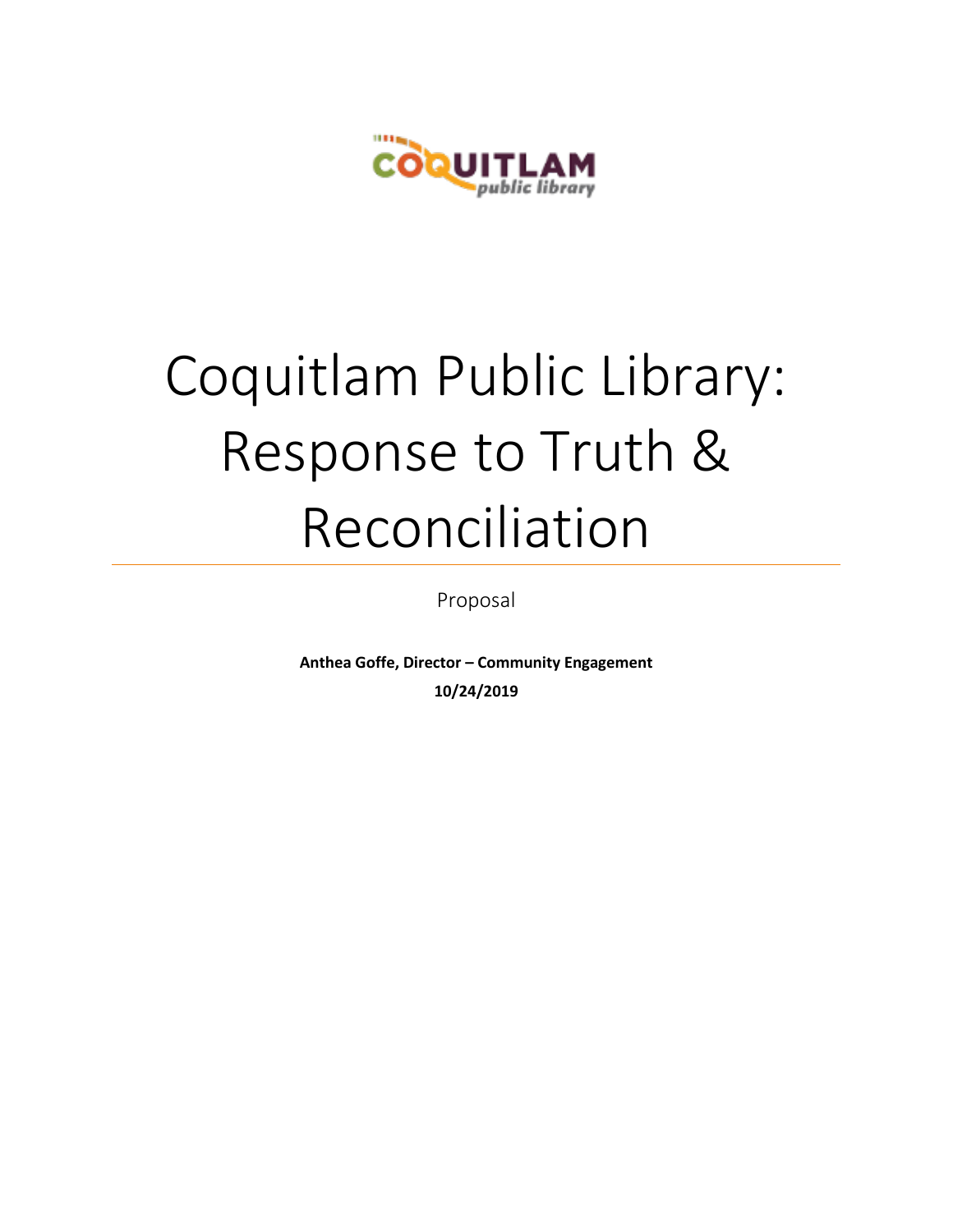

# Coquitlam Public Library: Response to Truth & Reconciliation - Proposal

# 1 OVERVIEW

In 2006, the Indian Residential Schools Settlement Agreement was announced between the Government of Canada and approximately 86,000 Indigenous peoples who were part of the Canadian Indian residential school system, a system that was in place between 1879 and 1996. This agreement recognized the damage inflicted by this system and components of the agreement included payments to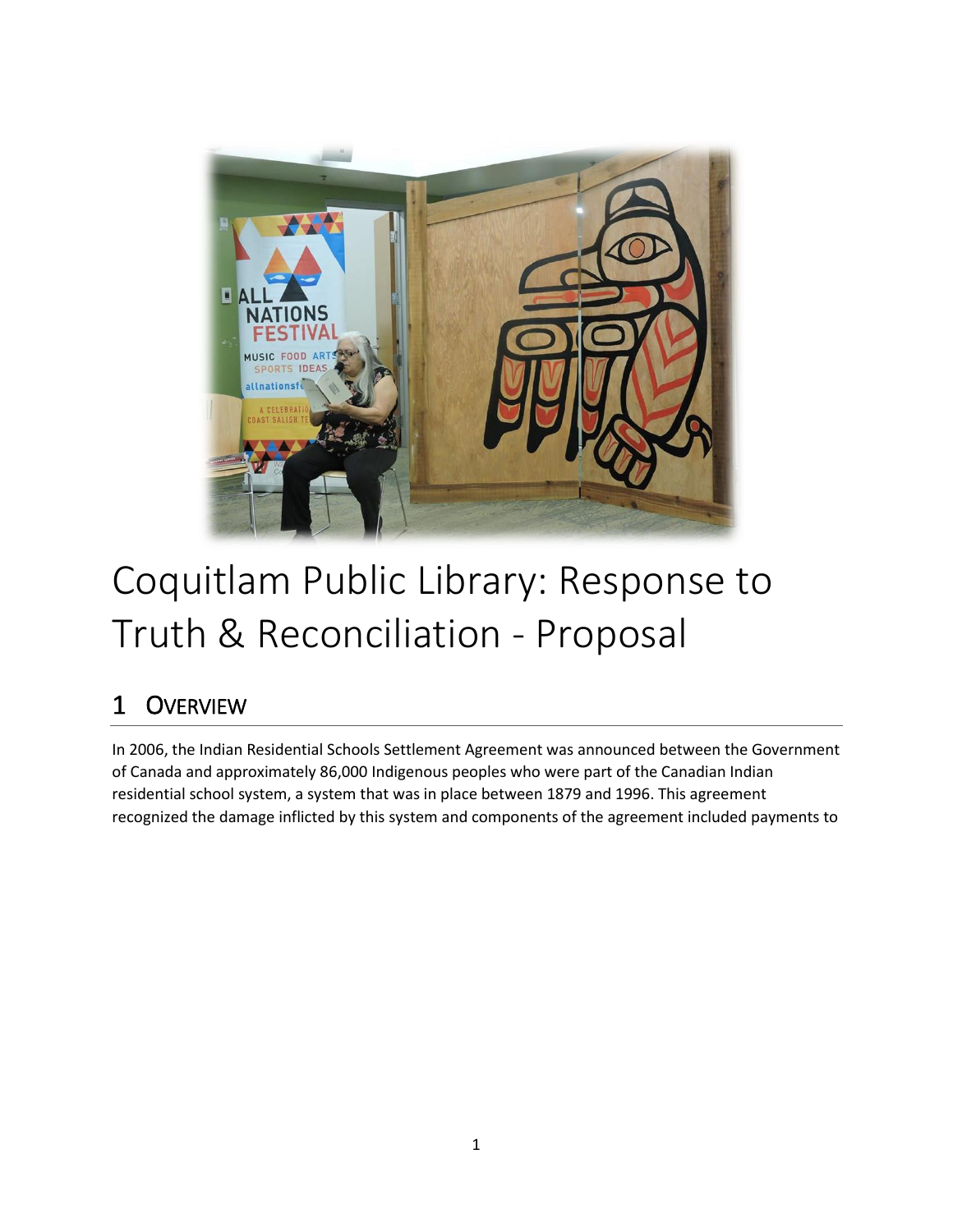the victims, victims' services, and additional considerations.<sup>1</sup> One of these considerations was the establishment of the Truth and Reconciliation Commission of Canada (TRC), active between 2008 and 2015. In 2015, the TRC released a report of its findings along with 94 Calls to Action regarding reconciliation between Canadians and Indigenous peoples.<sup>2</sup> In 2016, the Canadian Federation of Library Associations (CFLA) formed its own Truth & Reconciliation Committee to advance reconciliation and support the Calls to Action. In 2017 the committee issued the CFLA *Truth and Reconciliation Report and Recommendations*<sup>3</sup> (CFLA Report), which outlines the particular ways that libraries are uniquely positioned to participate.

# 2 CALLS TO ACTION SPECIFIC TO LIBRARIES

As part of the CFLA Report, the committee identified 46 of the 94 Calls to Action as having particular relevance to libraries. Of these 46, five were identified as Priority 1, 15 as Priority 2, and 26 as Priority 3. The committee then identified current or potential good practice to create activities for the Priority 1 & 2 Calls to Action. Some key examples are below (CFLA Report, pp 19-27):

- Work with local Aboriginal community groups in homework help
- Ensure culturally, and age-appropriate collections are made available
- Provide culturally appropriate programming, involving parents and elders
- Use the principles and approaches of Community-led librarianship to ensure that community needs are identified, prioritised and met
- Provide culturally appropriate/relevant information literacy workshops
- Ensure that storytimes support early childhood education programs for Aboriginal families
- Work with local associations, community groups, and city partners to provide culturally appropriate parenting programs for Aboriginal families
- Provide access to relevant government reports
- Provide space, resources and facilities to enable public dialogue, public/private partnerships and public initiatives for reconciliation
- Introduce core training for all staff to ensure awareness of the intergenerational impact of residential schools and colonization
- Form staff working group to focus on furthering reconciliation within the Library
- Adopt a formal statement acknowledging the Treaty, unceded and traditional territory on which the library sits (p. 41)

"Reconciliation begins with each and every one of us."

*Commission of* 

*Canada*

 $\overline{\phantom{a}}$ <sup>1</sup> From https://en.wikipedia.org/wiki/Indian\_Residential\_Schools\_Settlement\_Ag \US. 2019.

<sup>&</sup>lt;sup>2</sup> From <u>https://en.wikipedia.org/wiki/Truth\_and\_Reconciliation\_Commission\_of\_\_Final Report, Truth *i*</u> 2019.

<sup>&</sup>lt;sup>3</sup> Canadian Federation of Library Associations. *Truth and Reconciliation Report an*  $\,$  and  $\,$  Reconciliation 2017. http://cfla-fcab.ca/wp-content/uploads/2018/10/Truth-and-Reconciliation [Recommendations-ISBN1.pdf](http://cfla-fcab.ca/wp-content/uploads/2018/10/Truth-and-Reconciliation-Committee-Report-and-Recommendations-ISBN1.pdf)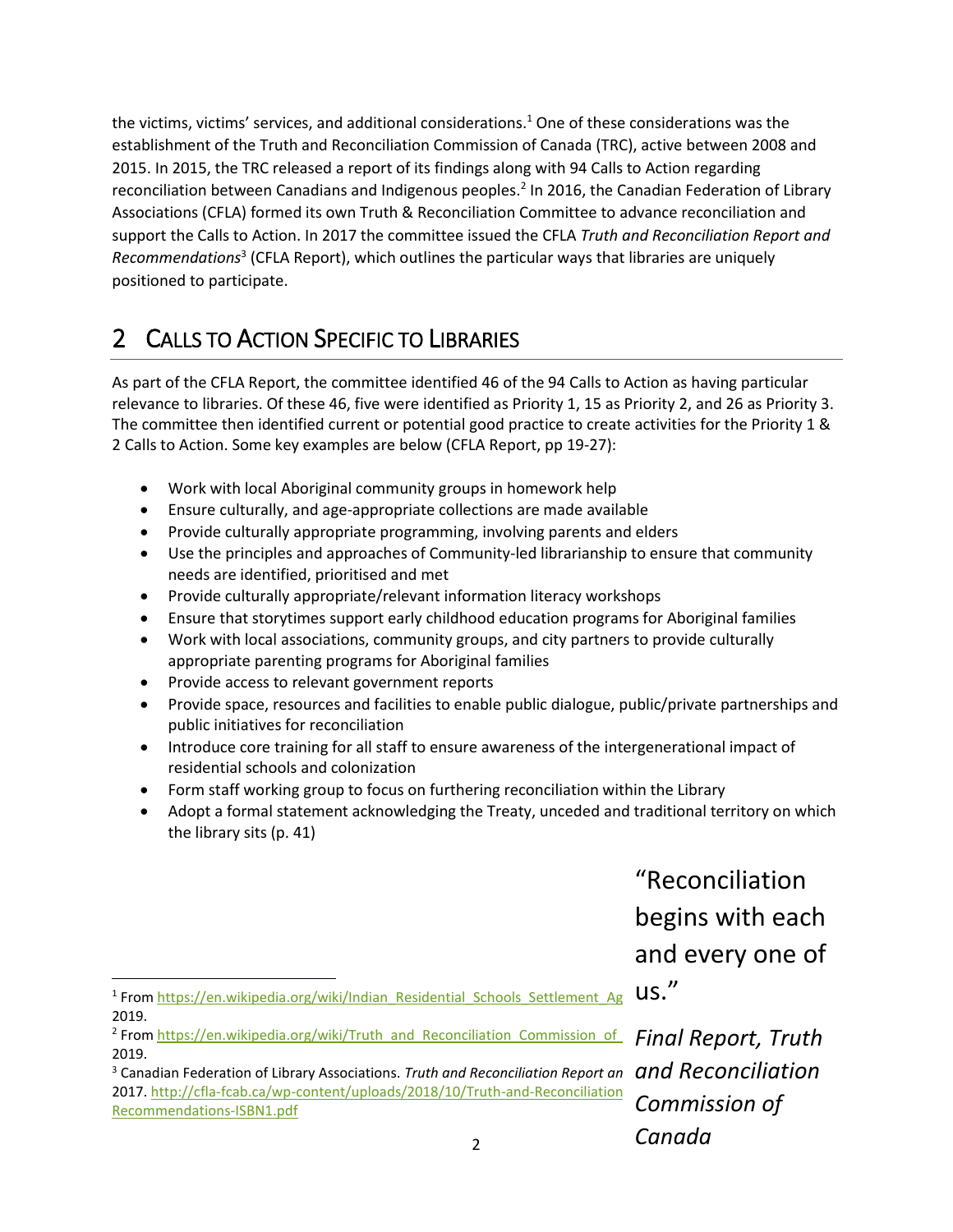

# 3 EXAMPLES FROM OTHER LIBRARIES

Focusing on the lower mainland, our staff did a scan of how other public libraries are responding to Truth and Reconciliation. Responses range from small, grass roots efforts to full-blown campaigns. Examples:

#### **Vancouver Public Library (VPL)**

VPL has fully developed initiatives targeting collections, programs, and library spaces. Much of this work was begun well before the TRC released the Calls to Action, for instance the Indigenous Storyteller in Residence program, which has been in place since 2008. This program has allowed VPL to firmly imbed Indigenous programming into their services. VPL also has developed and maintains Resource Guides on various Indigenous topics and themes of reconciliation, such as Indigenous Peoples of Canada and Indigenous Community Resources. These in-depth guides may not be feasible for smaller libraries to create and maintain, but are easy for other libraries to share and adapt to the local context. In 2017, VPL opened the first major civic building in Vancouver with a First Nations name. The naca? mat ct Strathcona branch encompasses the idea of 'we are one' in the hən̓q̓əmin̓əm̓ (Musqueam) language. This name recognizes and honours the Coast Salish peoples and their traditional unceded territories, while also reflecting the neighbourhood's historic city name, Strathcona. Land acknowledgement is done at meetings, programs and events, as well as in branch signage, on their website, and in staff email signatures. And finally, key to VPL's efforts has been ongoing training of library staff. Full information is on a dedicated webpage: [http://www.vpl.ca/truth-reconciliation.](http://www.vpl.ca/truth-reconciliation)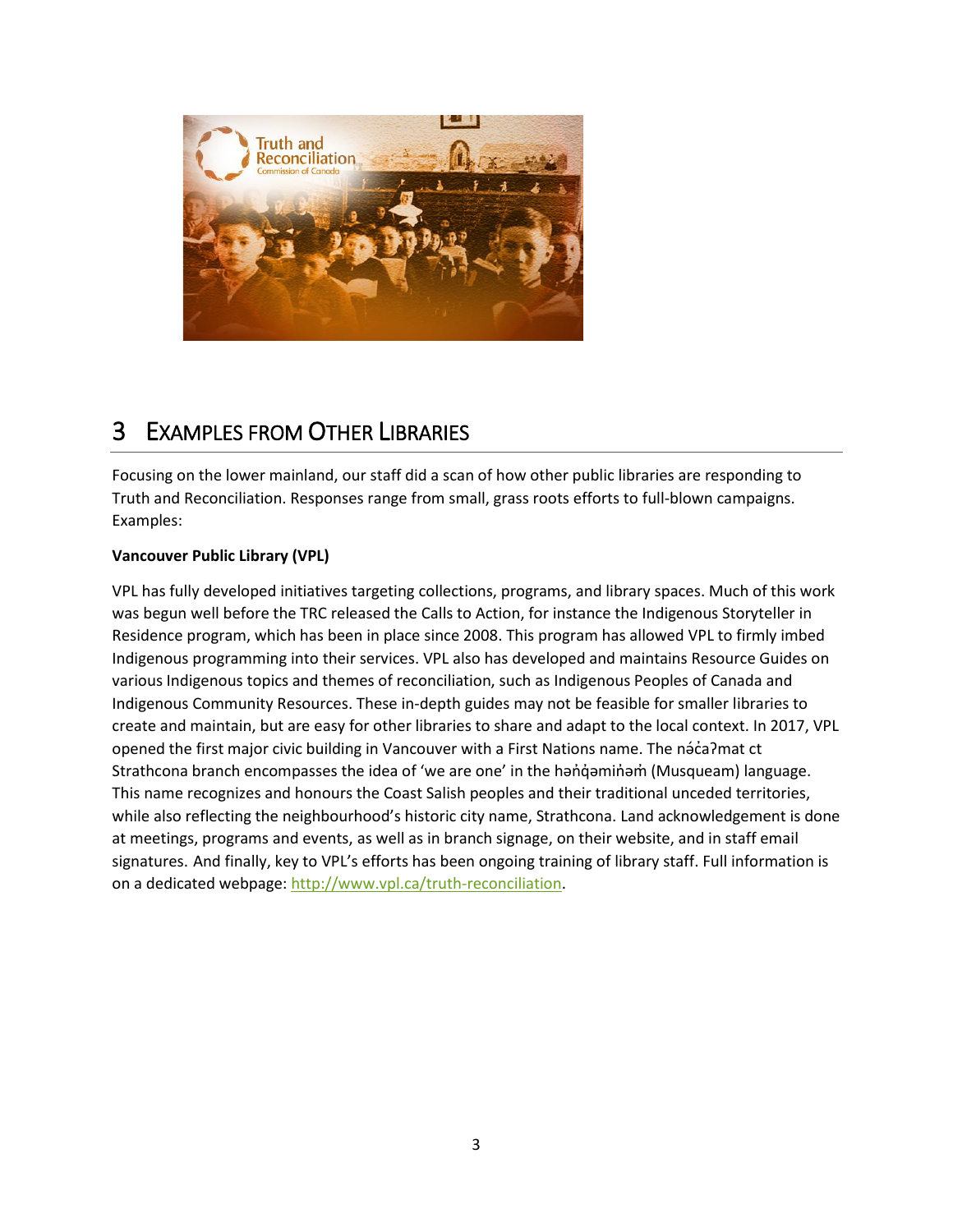#### **West Vancouver Memorial Library (WVML)**

Earlier this year, WVML was awarded the Building Better Communities award by the British Columbia Library Association to recognize their Honouring Reconciliation: Hearing the Truth Initiative. The initiative was partially funded by the West Vancouver Community Foundation, and included hosting community reading circles, developing a reading list, and learning circles on a variety of topics like language revitalization and First Nations weaving practices. Programming is ongoing and is done in partnership and consultation with their local Squamish Nation.<sup>4</sup>

#### **North Vancouver City Library (NVCL)**

NVCL's *Strategic Plan 2018-2021*<sup>5</sup> has identified Honouring Indigenous Perspectives as one of their 4 key strategic priorities. This leverages the library as a natural place for dialogue and learning.

Objectives include consulting with Elders and other Indigenous community leaders and training staff and trustees about Indigenous history and the principles of reconciliation. Activities include creating community programming and having a library presence at local First Nations events.

### 4 COQUITLAM PUBLIC LIBRARY'S RESPONSE TO DATE

#### 4.1 STAFF RESPONSE

 $\overline{\phantom{a}}$ 

Up until now, CPL's staff response has been ad hoc. When opportunities arise, CPL has been able to capitalize in several instances. However, this has mainly been when outside groups have invited us, and the library has not been the initiator. Some examples from the past several years include:

- All Nations Festival (2017). A day-long series of programs featuring Aboriginal authors and artists. Presented in partnership with School District 43's Aboriginal Education. Well-attended by a diverse audience of community members, including many First Nations people.
- Kwikwetlem Health Fair (2017). Library Link attended along with programming staff to share information with Kwikwetlem First Nation residents.





West Vancouver Memorial Library director of library services Jenny Benedict, Reconciliation Canada director of program development Charlene Seward, and Squamish Nation Chief Janice George hold up the library's recently received Building Better Communities Award. photo Paul McGrath, North Shore News

<sup>4</sup> Bengtson, Ben. "West Van library receives award for its Honouring Reconciliation programming." North Shore News, June 16, 2019. [https://www.nsnews.com/community/west-van-library-receives-award-for-its-honouring](https://www.nsnews.com/community/west-van-library-receives-award-for-its-honouring-reconciliation-programming-1.23856812)[reconciliation-programming-1.23856812.](https://www.nsnews.com/community/west-van-library-receives-award-for-its-honouring-reconciliation-programming-1.23856812)

<sup>5</sup> North Vancouver City Library. *Strategic Plan 2018-2021.* [https://www.nvcl.ca/-/media/city-library-north](https://www.nvcl.ca/-/media/city-library-north-vancouver/documents/about/mission-and-vision/nvcl-strategicplan-2018-2021.ashx)[vancouver/documents/about/mission-and-vision/nvcl-strategicplan-2018-2021.ashx.](https://www.nvcl.ca/-/media/city-library-north-vancouver/documents/about/mission-and-vision/nvcl-strategicplan-2018-2021.ashx)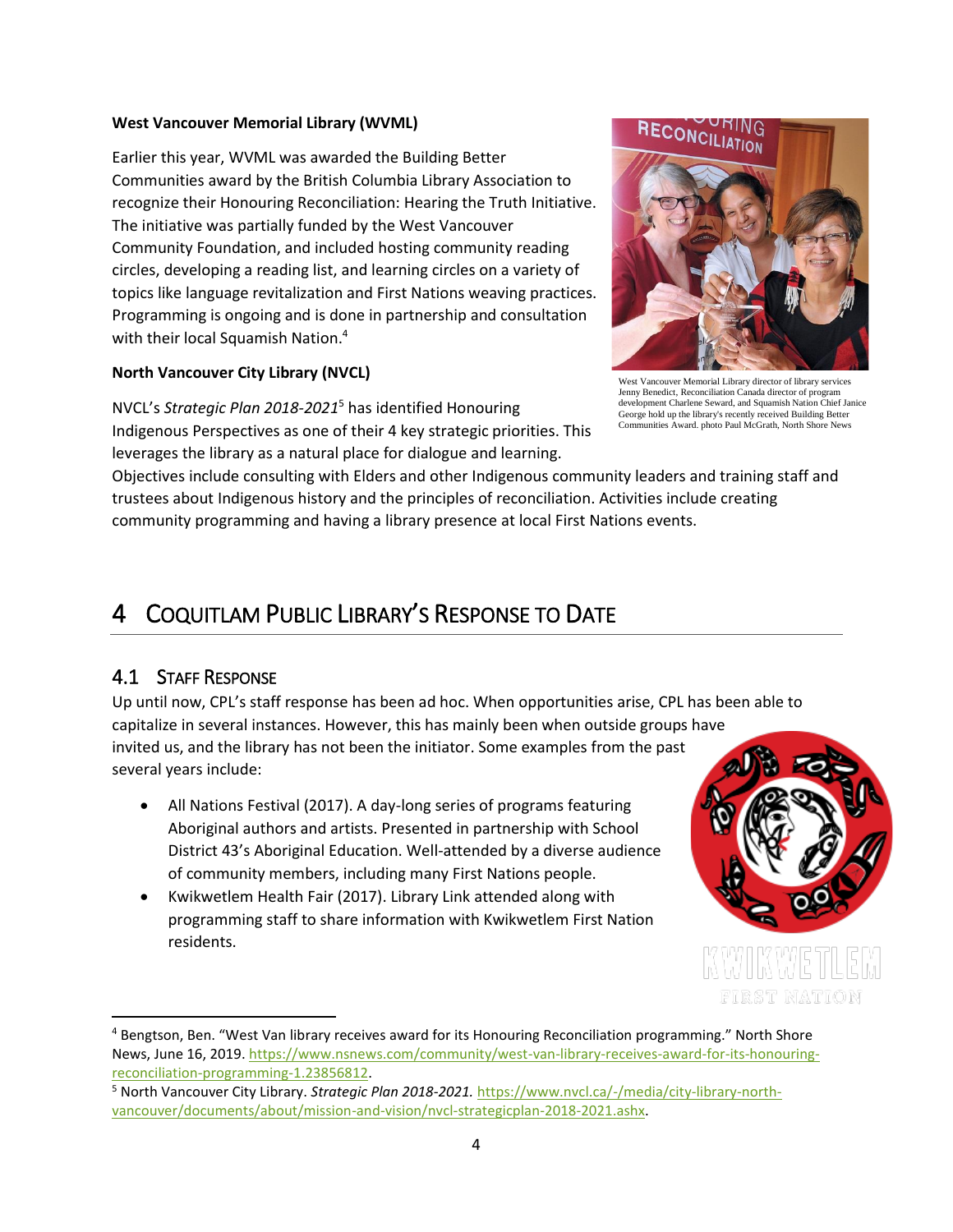- National Indigenous Peoples' Day (2018). Suwa'lkh School in Coquitlam. Staff led eight storytelling sessions and hosted a bannock station. Grade 3 students from a variety of local schools attended from throughout SD43.
- Culture Days (2018). Had interactive First Nations performer Dawn Marks who taught drumming to children.
- One eRead Canada (2019). CPL participated in a nation-wide promotion of *Glass Beads*, a novel by First Nations author Gayle DuMont. Staff created two podcasts, and invited Terri Galligos, an Aboriginal Resource Teacher and member of the Tla'amin Nation to speak.
- Reading List. Staff created and maintain a Truth and Reconciliation Reading List on our website: [https://coqlibrary.ca/what-to-read/truth-and-reconciliation-reading-list.](https://coqlibrary.ca/what-to-read/truth-and-reconciliation-reading-list)

#### 4.2 CPL BOARD RESPONSE

In May 2017, Deputy Director Harwood approached the CPL Board with a proposal to have a formal land acknowledgement at Library programs and events.<sup>6</sup> The issue was referred to the Policy Committee of the Board, where it currently sits.

# 5 MOVING FORWARD

 $\overline{\phantom{a}}$ 

Over the past several years, CPL has made huge changes to our organizational structure and our service models. One of the main goals of these changes was to have a more outward-focused and communityled approach to services. As such, we now have a new Community Development Liaison position, a new Librarian, and additional support staff (Library Technician and Program Assistant) who are specifically tasked with increasing our reach in the community. Our staff members are very engaged with various community groups, where they are inspired by what other agencies are doing towards the concepts of reconciliation. In particular, the Tri Cities Early Childhood Development Committee, the Tri Cities Middle Childhood Matters Committee, Tri Cities Together: Organization Against Racism and Hate, and the Tri-Cities Homelessness and Housing Task Group have all taken steps in this area. In short, we now have the staff capacity and the community support to move forward.

Recently, some of our staff members formed an ad hoc working group to come up with some simple ideas for what CPL could be doing in response to the Calls to Action. The results of their brainstorming session are in Appendix A. Most of these ideas are cost-neutral and allow us to leverage the resources we already have. Additionally, staff members have recommended forming a Truth and Reconciliation Team to carry this momentum forward.

Finally, the work our staff team has suggested fully supports CPL's Strategic Plan, particularly Strategic Goal #3: Strengthening Community Connections.

<sup>6</sup> Coquitlam Public Library Board. Minutes of the Regular meeting held on May 24, 2017, item #20.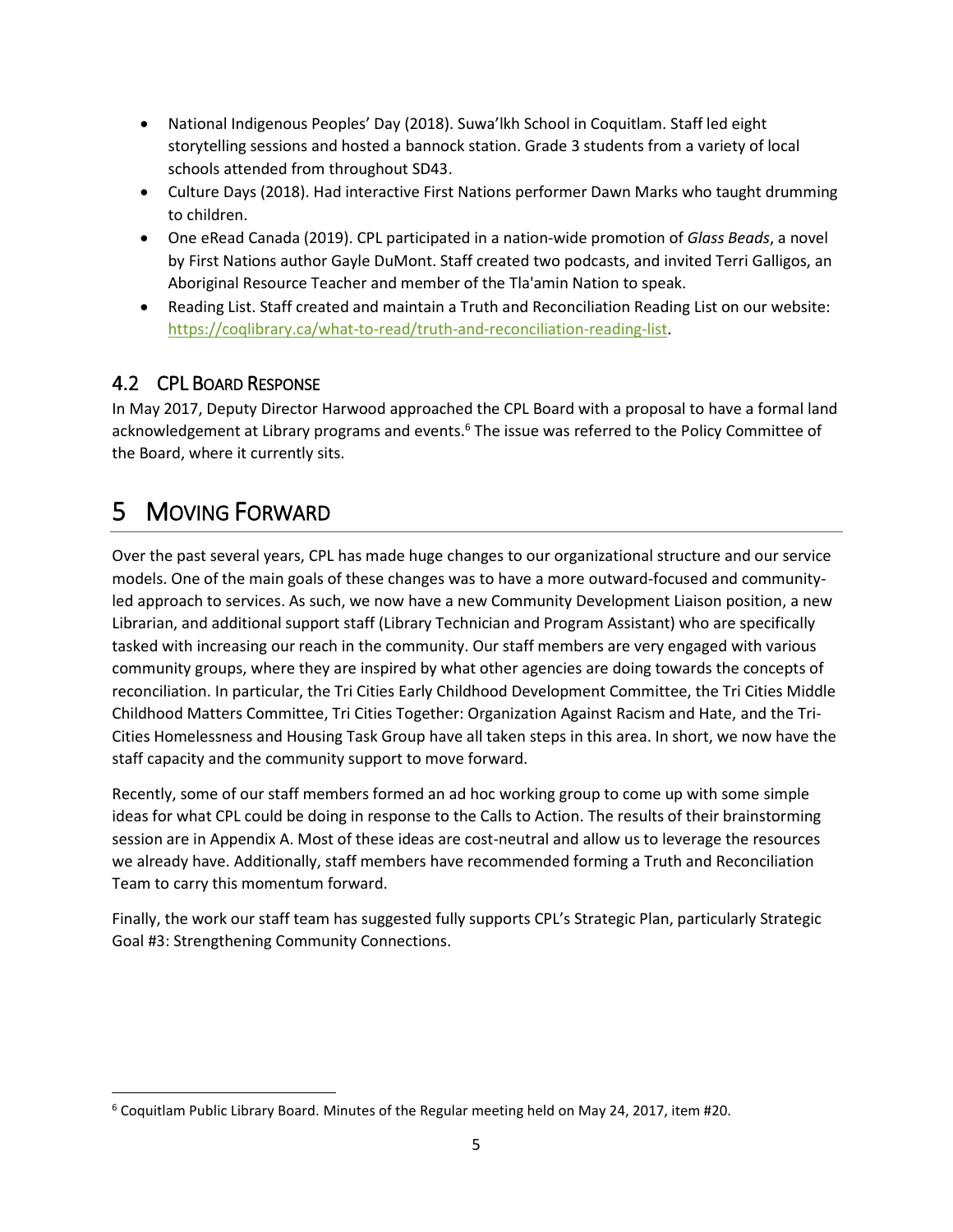### 6 RECOMMENDATIONS

- 1. Form a staff team, led by the Community Development Liaison, tasked with supporting the Calls to Action. This team will:
	- a. Include three Programming staff as well as ad hoc staff members from other departments on an as-needed basis.
	- b. Create and deliver relevant programs.
	- c. Seek out authentic partnerships with Indigenous communities and other community groups.
	- d. Recommend staff training.
	- e. Bring recommendations to management as appropriate.
- 2. Supported by a Board resolution, formally acknowledge Indigenous lands. This will include:
	- a. An announcement at the beginning of major events.
	- b. Signs posted in both of our branches as well as Library Link (see Appendix B for an example).
	- c. A statement added to the signature file of staff members' emails.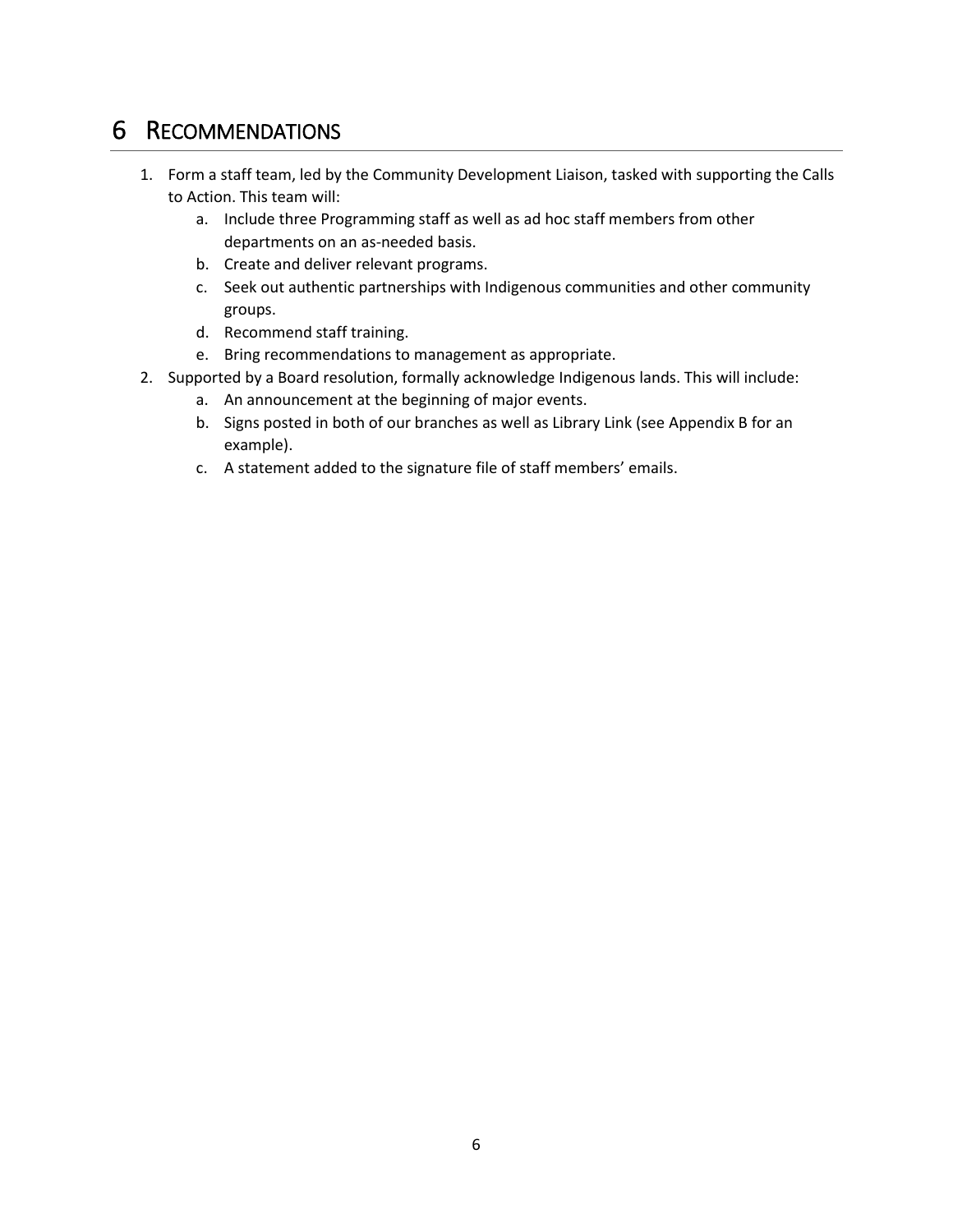#### **Appendix A: Staff Suggestions (October 2019)**

# Truth & Reconciliation

Staff suggestions:

- 1. Have signs up at each of our locations, acknowledging the territorial land we are on. Then we don't need to make the acknowledgement before each meeting.
- 2. A display on the way that the Indigenous population used to be depicted in books vs the way they are now and to do so in a collaboration with a community partner who would point us in the direction of vetted books. We could speak to Aboriginal Ed or Spirit of the Children and see if we can make this happen.
- 3. Call to Action #5: We call upon the federal, provincial, territorial, and Aboriginal governments to develop culturally appropriate parenting programs for Aboriginal families.

Activities include: Libraries could offer space for these programs and train library staff in cofacilitating these programs; 2. Libraries should work with local associations, community groups, and city partners in partnering in parenting programs; 3. Libraries have spaces and collections to support such initiatives.

- We could provide a story time at Spirit of the Children's Family drop in at Meadowbrook **Elementary**
- We can reach out to Spirit of the children to find out if they would want to run a program at the library.
- We currently have a number of books that are culturally appropriate. Perhaps, we can group them all together as they are currently all intermingled with the rest of the collection, for all the age groups. It would be a great way to highlight and showcase the books we carry. It could incorporate fiction, non-fiction, and various ages – from board books to picture books to young adult.
- 4. The goal is to ensure that the Indigenous population is welcome in the community we could put up the spirit animal posters and the calls to action poster as part of that.
- 5. We continue to feature Indigenous artists in our displays but maybe tag Indigenous artists/ab ed/spirit of the children to increase awareness?
- **6.** We could put this on our website. Similar to how VPL has done this see <http://www.vpl.ca/truth-reconciliation>